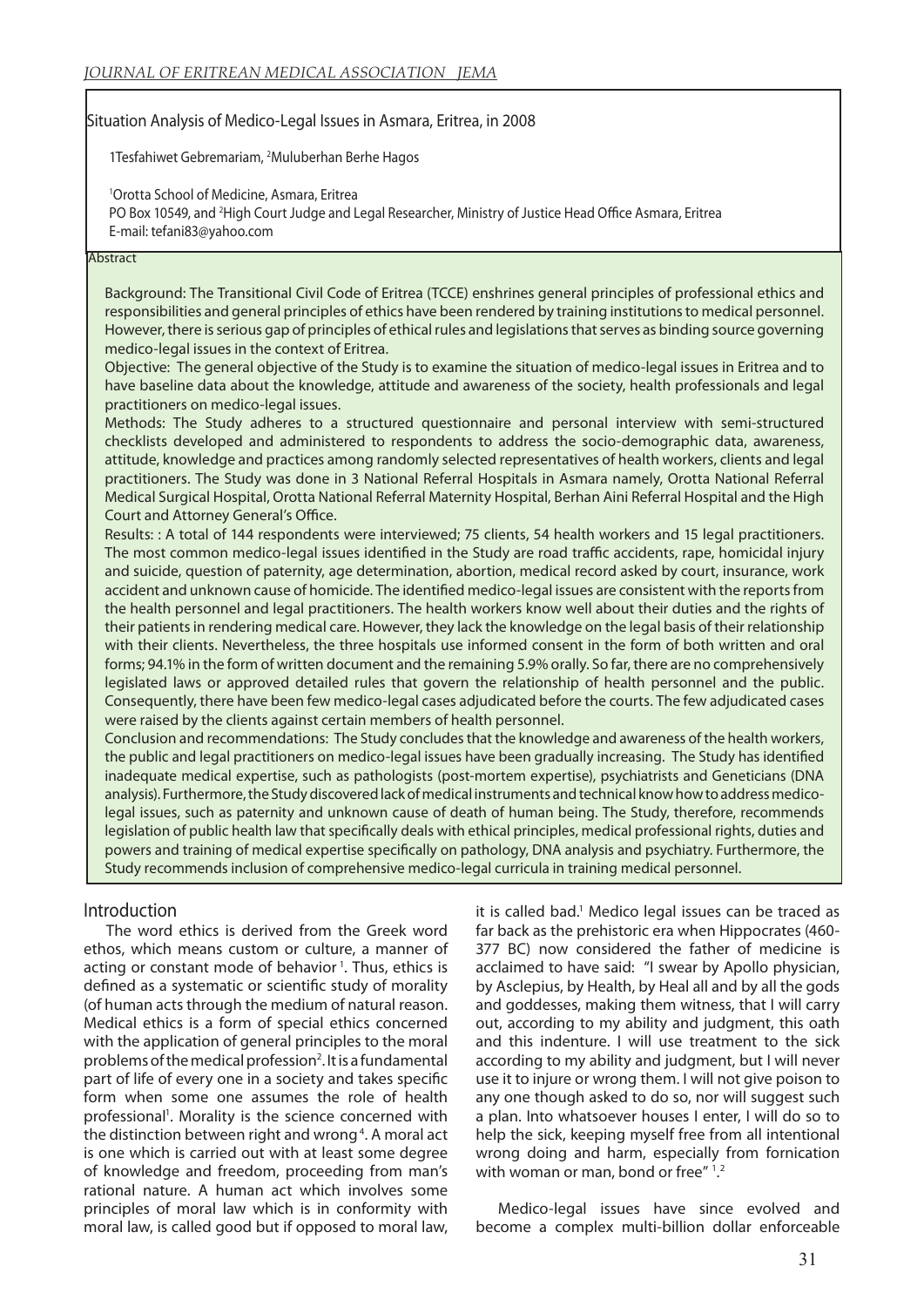phenomenon worldwide particularly in developed countries. Developing countries are rapidly catching up with global trends in this area especially pertaining to liabilities and litigations. Patient rights, informed consent, malpractice, liability, abortion, euthanasia and harmful cultural believes such as female genital mutilation is attracting attention in developing countries. Medical ethics has common features in different countries. However, each country adopts certain modification according to prevailing local culture, religious beliefs, social norms and standards of medical practice. 3, 5, 6

#### General objective of the study

The main objective of this study is to examine the Knowledge, Attitudes and Practices on medicolegal issues in the 3 national referral hospitals, High Court and Attorney General's Office that assists in the provision of comprehensive public health law that incorporates ethical principles of medical services in Eritrea..

#### **Methods**

Study Area and Population selection: The selected study areas were three National Referral Hospitals, High Court and Attorney General's Office. They were selected for the following three reasons: First, they are easily accessible due to their proximity to Orrota School of Medicine that I am enrolled with. Second, the three National Referral Hospitals render service to Eritreans from all over the country and ensures the diversity for selecting the sample population. Third, the majority of the cases related to medico-legal issues are framed at the Attorney General's Office and adjudicated at the High Court.

The population selection was also done on the following three methods: First, the clients were selected those who attended the out-patient department to the three National Referral Hospitals on random sample bases. Second, the health workers were randomly selected taking Third, the judiciary and the Attorneys were selected due the jurisdiction of the frequently adjudicated medico-legal issues. The Study was done from June 20, 2008 to December 30, 2008.

Sample Size Determination: The sample is designed to get reliable estimate of medicolegal issues by interviewing the clients, health workers, and legal practitioners. The patients were randomly selected during their Outpatient visits in the three National Referral Hospitals. According to Health Management Information

System there are approximately 366 Health workers in the three National Referral Hospitals and estimated 42 legal practitioners in the High Court and Attorney General's Office.

Data Collection: It is a descriptive cross-sectional study. A structured questionnaire and semi-structured personal interview was developed and administered to respondents to address the socio-demographic data, awareness, attitude, knowledge and practices among

randomly selected representatives sample population. In addition, knowledge of the clients about their rights and health workers on medico-legal issues in each respective hospital was included. The questionnaire that was prepared for the legal practitioners focuses on the common issues adjudicated before the court. The laws that govern medico-legal issues were specifically detailed to solve the cases raised from the alleged victims. The questions were both close and openended. The questionnaire was pre-tested on a few health workers, patients and legal practitioners and was modified according to the obtained feed back

#### Results

The total population of the study is: health workers 54, legal practitioners 15, and clients 75. Total: 144

#### Clients

Among the interviewed clients 39(52%) were females and the remaining 36 (48%) were males. Age range of the respondents was between 15 and 82 years with mean age of 24 and median age of 43 years, respectively. Most of the study group were followers of Orthodox Christian (58.7%) followed by muslin 24 % and the rest are Catholic Christian and protestant. Forty four percent of the clients were completed primary school, 29% secondary school, 15% higher education and the rest 12% attended middle school. The highest number were from the Tigrinya ethnic group (66.70%), followed by Saho (12.00%), the remaining ethnic groups (Tigre, Bilen, Kunama, Nara, Afar) all of them together encompass 21.30%. Most of the clients were housewives by occupation (Figure 1).

Figure 1: Distribution of clients by occupation



The majority of the respondents in the study group (94.7%) have never been exposed to situations were the physician do an action without their knowledge. Most of them (86.70%) knew that they had the right to medical care. About 81% of the clients responded that they did not get a chance to see the doctor of their preference. Fifty four clients (74%) were satisfied the last time they received a prescription for medication.. On the last time they visited the hospital 32(42.7%)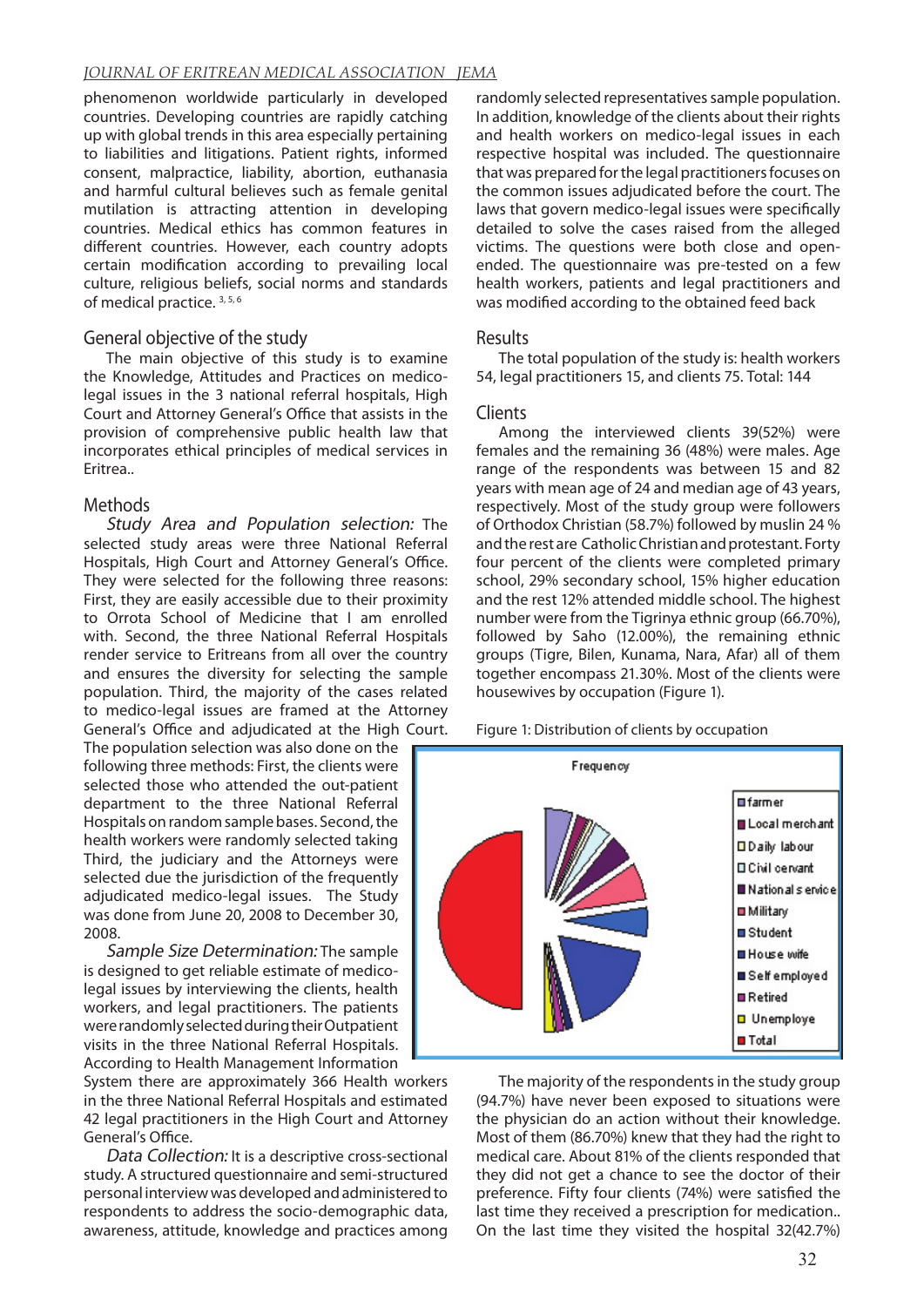responded that they were not given information about the prognosis of their disease that they were expecting from the health institution.

Less than 20% of the clients had ever been asked to be seen by a doctor of their preference. Three quarters of the clients were satisfied with information provided the last time they received a prescription for medication. Nearly all the clients knew that a patient had a right. Less than 10% of the clients were exposed to situations where the physician did actions on their bodies without their consent. Nearly forty percent of the clients were not receive information on the prognosis of their diseases.

From the 75 clients only 4 patients (5.33%) of the total clients interviewed had faced a problem during their visit to the health facility. Three (75%) did nothing to solve their problem. They left the hospital and moved to another health facility. Only one client asked to the higher authority in the hospital. About 81% of the clients responded that they did not get a chance to see the doctor of their preference. Reasons given by the clients were, 37 (57.8%) of them reported, because all the doctors have the same quality, 17.2% reported that it was immoral and the remaining 16 (25%) reported, that it was not allowed. Thirty three (45.8%) of the clients responded that they would ask to Hospital authority in case of any problem happening in the health institution.

## Findings from Legal practitioners

All of the interviewed legal practitioners were from Zoba Maekel. Four (21.40%) of them were females and 11 were males. Public prosecutors comprised the highest number (60%) followed by judges (20%), the remaining 20% are practicing lawyers (legal consultants) and both practicing lawyers and judges.



Figure2:Distribution of legal practitioners by occupation.

There was no medical expert to entertain the medicolegal issues. They invited medical experts from the medical profession. Eight from the total interviewed legal practitioners were knowledgeable about medical board ethics, but the rest 7 did not have an idea about medical board ethics (Table 1).

| Table 1: Findings from the legal practitioners                                                                  |                |         |
|-----------------------------------------------------------------------------------------------------------------|----------------|---------|
| If you are not familiar with<br>medicine what problems do you<br>face while entertaining medico<br>legal cases? | Frequency      | Percent |
| There is medical expert                                                                                         | $\Omega$       | 0.0     |
| Invite medical expert                                                                                           | 15             | 100     |
| Total                                                                                                           | 15             | 100.0   |
| Do you have knowledge about<br>medical board ethics                                                             | Frequency      | Percent |
| Yes                                                                                                             | 8              | 53.33   |
| <b>No</b>                                                                                                       | 7              | 46.66   |
| <b>Total</b>                                                                                                    | 15             | 100.0   |
| Do you think medical board ethics<br>is important in solving medico<br>legal issues?                            | Frequency      | Percent |
| Yes                                                                                                             | 6              | 75.0    |
| <b>No</b>                                                                                                       | $\mathfrak{D}$ | 25.0    |
| <b>Total</b>                                                                                                    | 8              | 100.0   |

## Findings from Health workers

The majority of the health workers were doctors 16 (29.6%), midwifes 14 (25.9%), and 14 Associate nurses (29.6%) and 10 (18.5%) were registered and diploma nurses that together encompasses 18.5%

#### Relationship between the Doctor and nurse

Thirty six (67.9%) of the health personals reported that there is good relationship between doctors and nurses. Twenty eight percent explained that the relationship between the Doctors and the nurses are fairly good.

### Health workers accused for medical mal practice

About 8 percent of the health workers were accused for medical malpractice. The remaining 49(92.5%) never visit to the court due to medical malpractice. This is meant that from 54 health workers, only 5 of them were accused for medical malpractice. The remaining 49 respondents never visited to the court.

About 14% of health workers were asked to give their expert testimony, among which 92% of them were doctors. The rest 45 health workers were not asked to give their expertise in their working time. The number of health workers attended to a court hearing of medical malpractice was low, only 18.9%.

The majority of the health workers believe that, the main reason for visiting to the court is being sued followed by as a witness (Figure 3).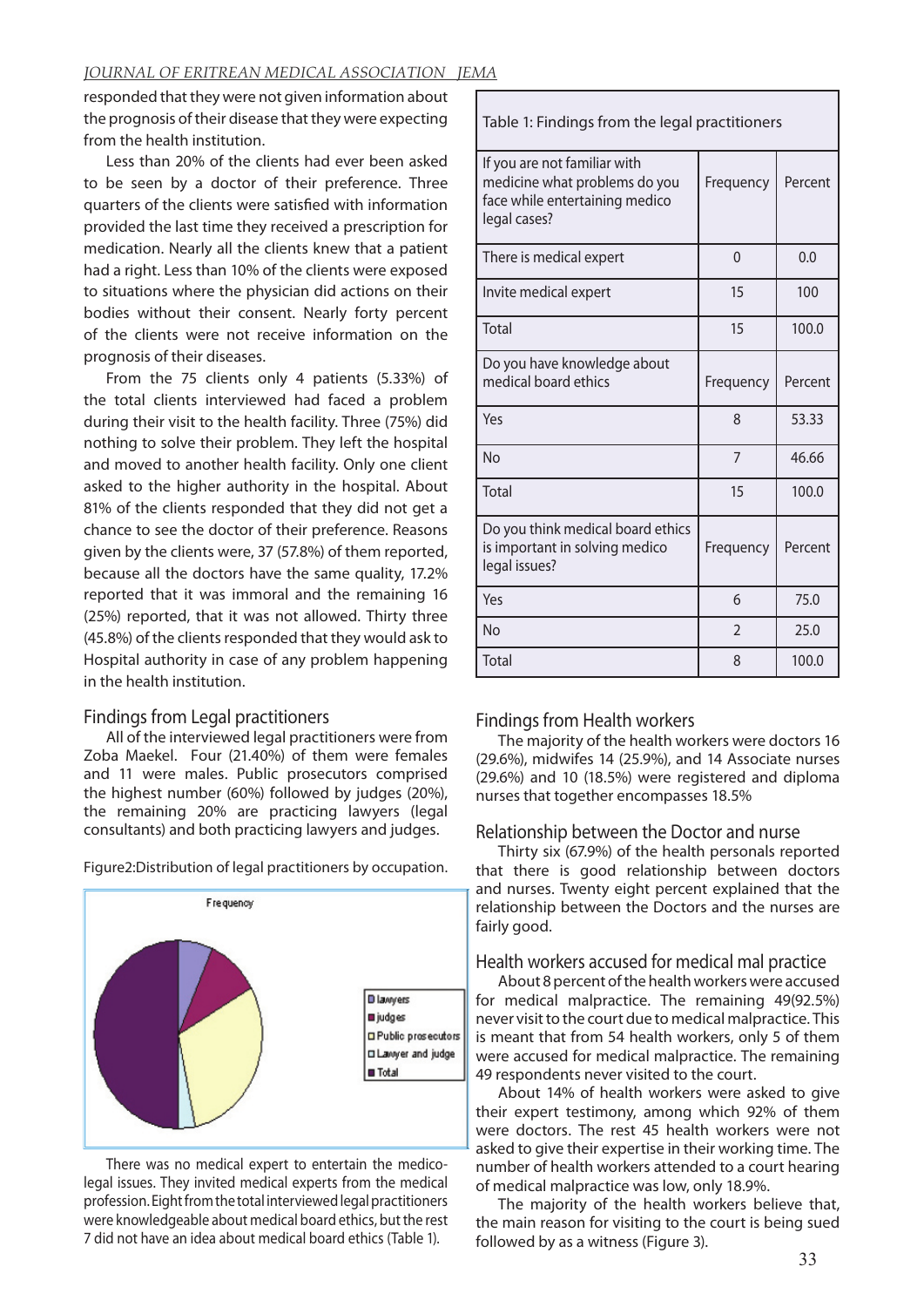Figure 3: Common reasons for a physician to visit to court



### Discussion

The data was collected by interviewing three categories of respondents, namely clients, health workers, and legal practitioners and was analyzed accordingly. The highest number was from the clients, followed by health workers, then legal practitioners. The common medico legal issues seen in the three respected hospitals are similar. Road traffic accident, rape, homicidal injury, suicide, age determination, abortion, medical record asked by court, insurance, work accident, unknown cause of death. These reports from the health workers are consistent with the data obtained from the legal practitioners concerning the common medico legal issues.

The study revealed that the overall knowledge of the three categories on medico legal issues is satisfactory. Generally speaking, development is at snail speed in many developing countries and supersonic in the developed world and yet these have to interrelate<sup>14</sup>. Studies showed that there is clearly set ethical principles in the developed countries that guide the quality of health care. This is not true in most of the underdeveloped countries. Eritrea is one of the developing countries with out established ethical codes. No principles of ethical codes in the nation. Medical ethics have common features in different counties.

However, each country adopts certain modifications according to prevailing local cultures, religious beliefs, social norms and standards of medical practice.<sup>1</sup> Therefore, the populations' current beliefs, the standards of the medical practice and religious concepts needs consideration to adopt ethical codes in the nation. The whole idea from this is that the introduction of medical technology and advances into developing countries is warning to be prepared ahead of time to set codes of ethics, because this has the potential to create dilemmas and challenges on the quality of health care. Conflicts can arise with culture, religion and societal norms of both the developed and under developed countries. For example from the 75 clients only 4 patients (5.33%) of the total clients interviewed have faced a problem during their visit to the health facility. Seventy five percent did nothing to solve their problem. They left the hospital and changed to other health facility. Only one client asked to the higher authority in the hospital.

From this finding , it can be explained in two ways, one , most of the patients didn't have the knowledge whom to ask when they face to challenges in the health institutions and go back home with out feedback and the other thing is, it could be to show human respect. Health worker is well respected. Professional ethics has emerged as the core variable that embodies concepts such as commitment, responsibility, and  $accountability<sup>13</sup>$ . This quarantees clinical competency and leads to the application of specialized knowledge and skill by health workers. It has been foundational, at least since Hippocrates, that patients have a right to have personal medical information kept private. Physicians have an obligation to keep medical information secret. The chief public-policy rationale is that patients are unlikely to disclose intimate details that are necessary for their proper medical care to their physicians unless they trust their physicians to keep that information secret<sup>17</sup>. Informed consent is well respected in the three hospitals. It is performed during treatment options, in case of unconscious patient and an unsound mind like children. It has been foundational, at least since Hippocrates that patients have a right to have personal medical information kept private. Physicians have an obligation to keep medical information secret<sup>18</sup>. This is true in our setting.

## Legal practitioners

According to the Transitional Penal Code of Eritrea negligence is defined as the follows "A person is guilty of a criminal negligence:

(a) The offender being aware the consequence of his act but believed on baseless reasons that the consequence would not take place.

(b) The offender failed to foresee the consequence of his act and disregard the foresight of cause illegal and punishable consequences, commits the act regardless that such consequences may follow. A person is guilty of criminal negligence when he fails to take such precautions as might reasonably be expected in the circumstances of the case and having regard to his age, experience, education, occupation and rank.

(2) Offences committed by negligence are liable to punishment only if the law so expressly provides by reason of their nature, gravity or the danger they constitute to society. The Court shall assess sentence according to the degree of guilt and the dangerous character of the offender, and according to his realization of the possible consequences of his act or his failure to appreciate such consequences, as he ought to have done." 2 Negligence can occur at various stages. A health care provider may misdiagnose a problem, fail to treat the illness properly, prescribing wrong medication, and failure to inform patient about the procedure to be done. The existing Eritrean laws enshrine general principle on professional fault essential to adjudicate cases before court. From the 15 respondents interviewed, all of them, (100%) responded that the existing Eritrean laws are not sufficient to handle the medico legal cases. The question that can be raised here, are the legal practitioners knowledgeable about the medical practice and can they pick out the problems that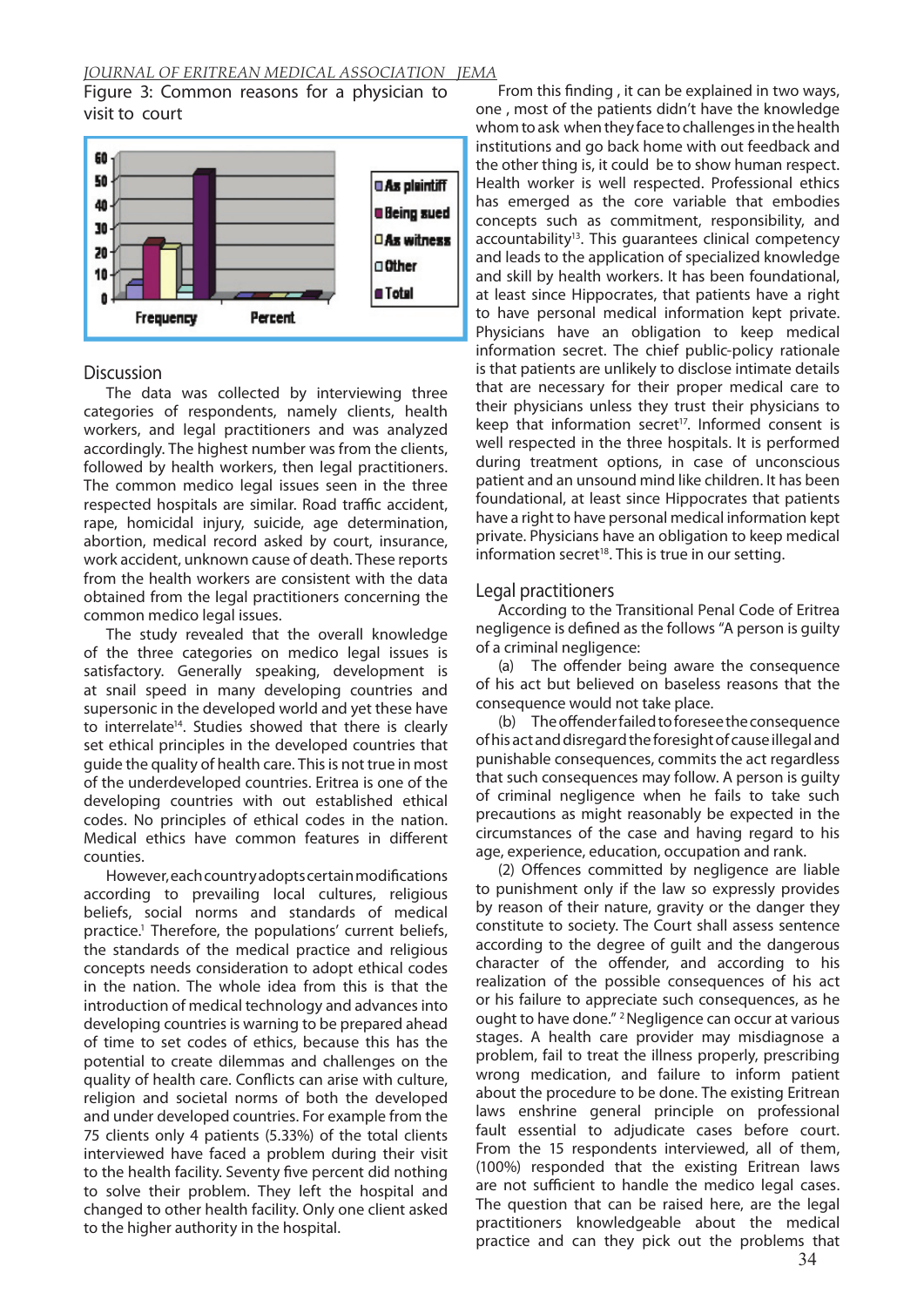can happen in the medical profession. As it has been investigated, there is no legal expert in the context of medicine in the country. This also is one deficient that needs to be filled by training. The medico legal issues are governed by the civil, penal, contractual, and extracontractual laws. Physicians revile malpractice claims as random events that visit Unwarranted expense and emotional pain on competent.

In the rapidly changing atmosphere of health care, many factors have affected how health care is practiced. The rights of the patient have also been affected. Patients' rights have recently become the center of national attention in the practice of medicine. The push for legislation of a patients' bill of rights is to provide laws that would prevent health maintenance organizations and other managed health plans from refusing to pay for appropriate care. In the survey done, 13.30% of the clients said that a patient doesn't have the right to ask and the rest 87.70% understand about their rights in the medical service. The common reasons raised on why the patient doesn't have the right to refuse Patients rights was first Formalized in 1948, the Universal Declaration of Human rights recognizes "the inherent dignity" and the "equal and unalienable rights of all members of the human family"9 .

And it is on the basis of this concept of the person, and the fundamental dignity and equality of all human beings, that the notion of patient rights was developed. "Patients have rights, even when they are in the hospital. Such rights, most centrally, include the right to information (often termed informed consent or informed choice), the right to refuse any treatment, the right to privacy and confidentiality, the right to emergency treatment, and the right to be treated with dignity.13 A patient's right to safety could be derived from the fiduciary nature of the doctor–patient relationship.13 But physicians do not control all possible risks of injury in the hospital setting. Therefore, it is more appropriate to focus on the hospital and to define the scope of the right to safety as a reflection of corporate responsibility: the obligation of a hospital is to maintain a safe environment for patients and for their health care providers.<sup>14</sup>

## Health workers

The qualitative assessment of their knowledge of the patients' rights, informed consent, and malpractice were seen and the response was fair enough to say that they are well aware of these things. There is good relationship in between the health workers. 36 (67.9%) of the health personals reported that there is good relationship between doctors and nurses. 28.3% explained that the relationship between the Doctors and the nurses are fairly good. 5(7.5%) of the health workers were accused for medical malpractice. The remaining 49(92.5%) never visit to the court due to medical malpractice. This means, either the general population is not well aware to ask legally or the culture is a hindrance to go and accuse the health personnel. 13.5% of health personals were asked to give their expert testimony, among which 92% from them were doctors. The rest 45 health workers didn't

be asked to give their expertise in their working time. The number of health workers attended to a court hearing of medical malpractice was low, only 18.9% of the interviewed health workers responded yes. More than 80% did never attend a court hearing of medical malpractice. There are both written and oral forms of informed consent in three of the hospitals. This finding is compatible with the other protocols even in the developed countries. The question here is, are our health personals knowledgeable to perform the consent properly?

The concept of informed consent is derived from respect for the autonomy of the patient and there is general agreement that the consent must be genuinely voluntary<sup>1, 4</sup>. Every human being of adult years and sound mind has a right to determine what shall be done with his own body and a surgeon who performs an operation without his patients' consent commits assault. The particular procedures for obtaining voluntary informed consent in developing countries may need to be tailored to local custom and culture, even though we share the view that the principle of informed consent applies throughout the world.19There are two forms of informed consent in the three hospitals namely written form and orally. The survey revealed that the health workers are well aware of the advantages of the consent. Meaning, more than 70% of the respondents believe that informed consent is advantageous for the hospital, patient and the doctor as well.

## **Conclusions**

The lack of comprehensive public health law remains serious challenge in addressing medico-legal issues. The legislation of public health law on ethical principle and other related health law would have raised the awareness and knowledge of the public, health workers and legal practitioners on medicolegal issues. Moreover, legislation of public health law could serve as deriving force for training of medical expertise to address medico-legal issues. Furthermore, the concerned organ of the government and nongovernmental bodies would have seriously consider the accessibility and availability technical instruments essential for diagnosing and determining the causes for medico-legal issues.

## Recommendations

The Study suggests the following recommendations:

1. Legislation of Comprehensive Public Health Law is timely and should be set.

2. Training of Medical Expertise Capable of Diagnosing Medico-Legal Issues

3. Including the discipline of Medico-Legal Issues in the Curricula for Training Medical Personnel in any of the medical personnel training institutions

4. Importing Advanced Diagnostic Materials and Machines for Addressing Medico-Legal Issues.

5. Rendering Continuous and Comprehensive Civic Education on Medico-Legal Issues.